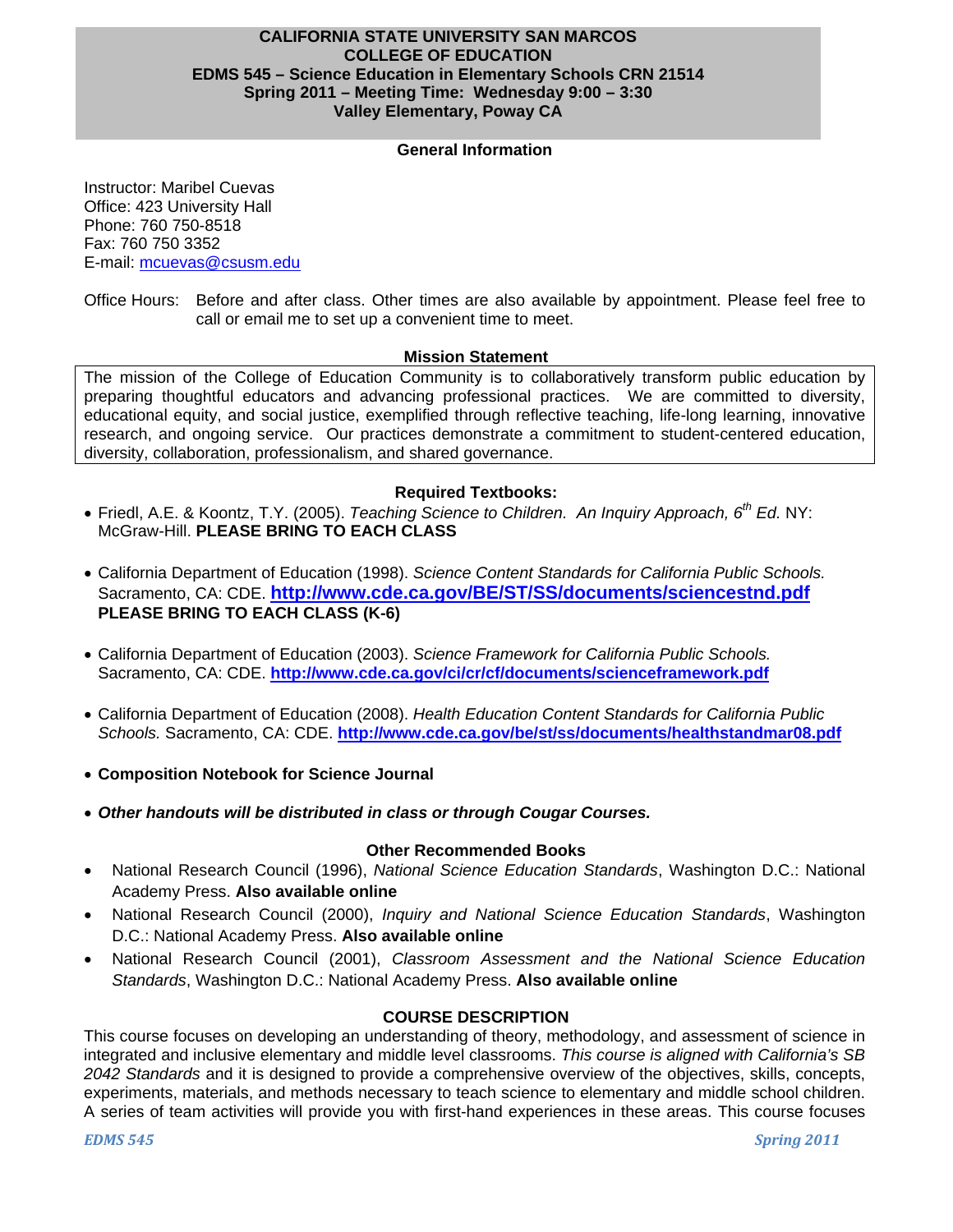on instructional methods, techniques, materials, lesson planning, curriculum development, organization and assessment in science. The integration of curricular areas is addressed. Methods of cross-cultural language and academic development will be integrated into the course.

#### **Course Prerequisites:**

Admission to a Multiple Subject/CLAD Teacher Credential Program.

#### **COURSE OBJECTIVES**

By the end of this course, students should be able to:

- 1. Demonstrate proficiency with inquiry skills of observing, measuring, inferring, classifying, predicting, verifying predictions, hypothesizing, isolating variables, interpreting data, and experimenting.
- 2. Identify exemplary materials (curriculum kits, science programs, textbooks, equipment, technology, ancillary materials) appropriate for elementary and Middle school children.
- 3. Demonstrate knowledge and understanding of the California Science Framework, the California Health Framework, the California Health Education Content Standards and the National Science Education Standards
- 4. Demonstrate an understanding of the physical, earth and life science concepts included in the K-6 California Science Content Standards, and how to design lessons to teach the concepts.
- 5. Use the Learning Cycle Model of instruction to teach science in a contemporary manner.
- 6. Use technology in elementary and middle school science teaching.
- 7. Demonstrate confidence in leading and performing investigations designed to teach science concepts, science process skills, and scientific attitudes.
- 8. Use authentic methods of assessment to evaluate student learning of science concepts and processes.
- 9. Design an integrated science web quest.
- 10. Practice strategies to include all students in science (linguistically and culturally diverse, students with disabilities and other students with special needs).

## **INFUSED COMPETENCIES**

#### **Authorization to Teach English Learners**

This credential program has been specifically designed to prepare teachers for the diversity of languages often encountered in California public school classrooms. The authorization to teach English learners is met through the infusion of content and experiences within the credential program, as well as additional coursework. Students successfully completing this program receive a credential with authorization to teach English learners. (Approved by CCTC in SB 2042 Program Standards, August 02))

#### **Special Education**

Consistent with the intent to offer a seamless teaching credential in the College of Education, this course will demonstrate the collaborative infusion of special education competencies that reflect inclusive educational practices.

#### **Technology**

This course infuses technology competencies to prepare candidates to use technologies, emphasizing their use in both teaching practice and student learning.

## **Computer/Cell Phone Use During Class**

*You are welcome to use a laptop computer in class when working on in-class assignments. The use of computers for taking notes is discouraged because most students find it disruptive when they are focusing listening to presentations and can hear keyboarding in the classroom. Please use cell phones, computers or other personal electronic devices to text, check email, or conduct personal business OUTSIDE of class. Your kind consideration is greatly appreciated by all!*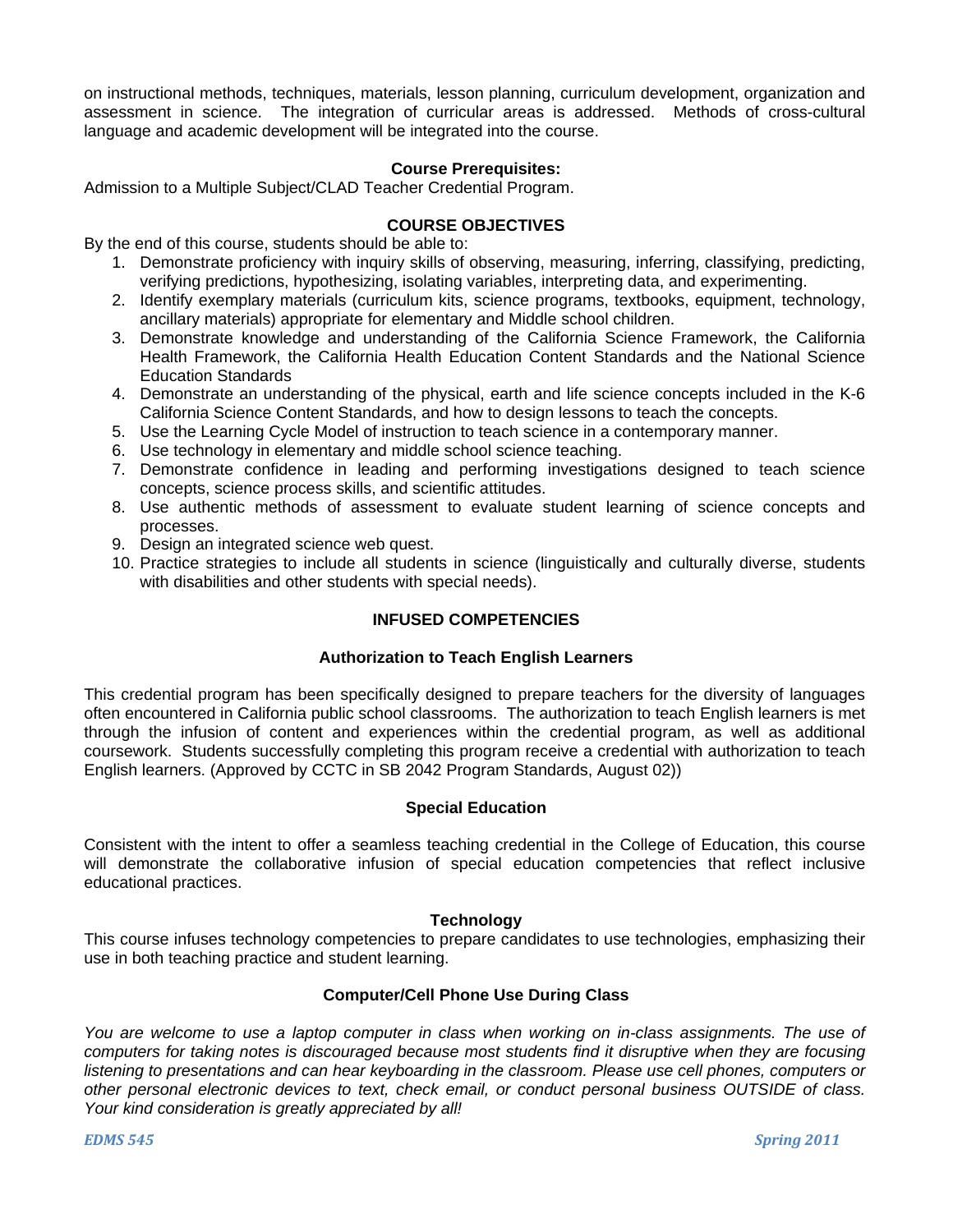## **COURSE REQUIREMENTS**

## **COE Attendance Policy**

Due to the dynamic and interactive nature of courses in the College of Education, all students are expected to attend all classes and participate actively. At a minimum, students must attend more than 80% of class time, or s/he may not receive a passing grade for the course at the discretion of the instructor. Individual instructors may adopt more stringent attendance requirements. Should the student have extenuating circumstances, s/he should contact the instructor as soon as possible.

For this class, each class session that you are absent from class drops your maximum final grade by 5% points. Late arrivals and early departures will affect your final grade as well. For each late arrival or early departure you will lose 2% points. A make-up assignment will be available for up to two classes (10% points). This means that if you are absent twice and complete a makeup assignment and earn full credit points on this assignment, you may not be penalized on attendance. The makeup assignment applies to ALL absences excused or otherwise. Absences do not change assignment due dates.

#### **Writing**

In keeping with the All-University Writing Requirement, all courses must have a writing component of at least 2,500 words (approximately 10 pages), which can be administered in a variety of ways.

#### **Students with Disabilities Requiring Reasonable Accommodations**

Students are approved for services through the Disabled Student Services Office (DSS). This office is located in Craven Hall 5205, and can be contacted by phone at (760) 750-4905, or TTY (760) 750-4909. Students authorized by DSS to receive reasonable accommodations should meet with their instructor during office hours or, in order to ensure confidentiality, in a more private setting.

#### **CSUSM Academic Honesty Policy**

"Students will be expected to adhere to standards of academic honesty and integrity, as outlined in the Student Academic Honesty Policy. All written work and oral assignments must be original work. All ideas/materials that are borrowed from other sources must have appropriate references to the original sources. Any quoted material should give credit to the source and be punctuated with quotation marks.

Students are responsible for honest completion of their work including examinations. There will be no tolerance for infractions. If you believe there has been an infraction by someone in the class, please bring it to the instructor's attention. The instructor reserves the right to discipline any student for academic dishonesty in accordance with the general rules and regulations of the university. Disciplinary action may include the lowering of grades and/or the assignment of a failing grade for an exam, assignment, or the class as a whole." In addition, all cases of academic dishonesty will be reported to the Dean of Students.

#### **Plagiarism**

As an educator, it is expected that each student will do his/her own work, and contribute equally to group projects and processes. Plagiarism or cheating is unacceptable under any circumstances. If you are in doubt about whether your work is paraphrased or plagiarized see the Plagiarism Prevention for Students website http://library.csusm.edu/plagiarism/index.html. If there are questions about academic honesty, please consult the University catalog.

## **TOPICS OUTLINE**

- $\checkmark$  The Nature of Science
- $\checkmark$  Science Process Skills and Scientific Attitudes
- $\checkmark$  CA Science/Health Content Standards Grades K-6
- $\checkmark$  California Science/Health Framework
- $\checkmark$  The Learning Cycle Model of Instruction (5E Lesson Plan)
- $\checkmark$  Learning Cycle Science Lesson Demonstrations
- $\checkmark$  Teaching Science to ELL Students (SDAIE Strategies)
- $\checkmark$  Teaching Science to GATE and Special Needs Students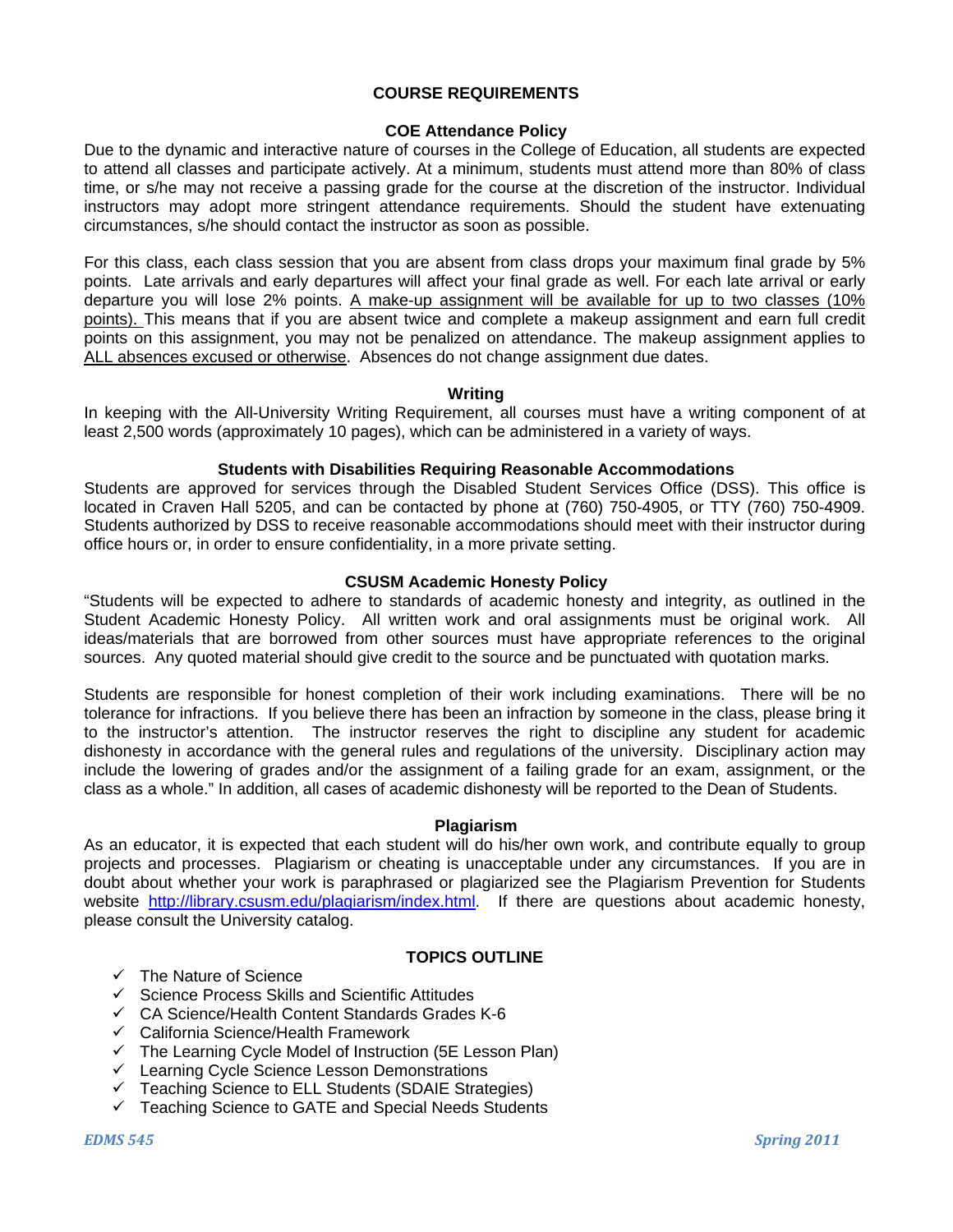- $\checkmark$  Authentic Assessments and Rubrics in Science
- $\checkmark$  Safety issues in Science
- $\checkmark$  Science Projects, Student Research and Science Fairs
- $\checkmark$  Infusing Technology into Science Teaching
- $\checkmark$  Infusing Writing Activities in Science Lessons
- $\checkmark$  Science Curriculum Kits and Supplementary curricula and materials
- $\checkmark$  Current Issues in Science Education

## **COURSE ASSIGNMENTS AND LEARNING OUTCOMES**

- Class Participation 7pts
- California Content Standards/Framework Activity A, B, C 9pts
- Science Concept Maps 30pts
- 5E Science Lesson Plan (Pairs/Groups TBD) 10pts
- 5E Science Lesson Presentation (Pairs/Groups TBD) 20pts
- 5E Science Lesson Reflection 4pts
- Science Exploration Fair (Lesson Plan, Presentation, Display Board & Reflection (Groups TBD)– 20pts
- Make Up Assignment Up to 10 points for missed classes

Each student is responsible for ensuring that assignments are submitted correctly and on time. Late assignments will be penalized by a 10% point reduction each day they are late. Online assignments not correctly posted do not count as submitted and will be subjected to the late assignment policy. Keep digital copies of all assignments for your Credential Program TPE Portfolio where necessary.

## **CRITERIA FOR GRADING ASSIGNMENTS**

- A. 90-100%: Outstanding work on assignment, excellent syntheses of information and experiences, great insight and application, and excellent writing.
- B. 80-89%: Completion of assignment in good form with good syntheses and application of information and experiences; writing is good.
- C. 70-79%: Completion of assignment, adequate effort, adequate synthesis of information, and application of information and experiences, writing is adequate.
- D. 60-69%: Incomplete assignment, inadequate effort and synthesis of information, writing is less than adequate.

The above criteria will be applied in conjunction with specific assignment rubrics. Points earned will determine grades:

| $A = 93 - 100$            | A- = 90-92 B+ = 87-89 | $B = 83 - 86$ | $B = 80-82$ |
|---------------------------|-----------------------|---------------|-------------|
| $C_+ = 77-79$ $C = 73-76$ | $C = 70-72$           | $D = 60-69$   | $F = 0.59$  |

#### **ASSIGNMENT DESCRIPTIONS**

Please refer to Cougar Courses-Assignment Drop Box Section, which includes description and rubric for each assignment.

#### **1. Active Participation, Class Discussion and Collaboration: 7 pts**

Teacher education is a professional preparation program and students will be expected to adhere to standards of dependability, professionalism, and academic honesty.

Grading will include a component of "professional demeanor." Students will conduct themselves in ways that are generally expected of those who are entering the education profession, including the following:

- On-time arrival to all class sessions and attendance for the entire class period
- Advance preparation of readings and timely submission of assignments
- A positive attitude at all times
- Active participation in all class discussions and activities
- Respectful interactions with the instructor and other students in all settings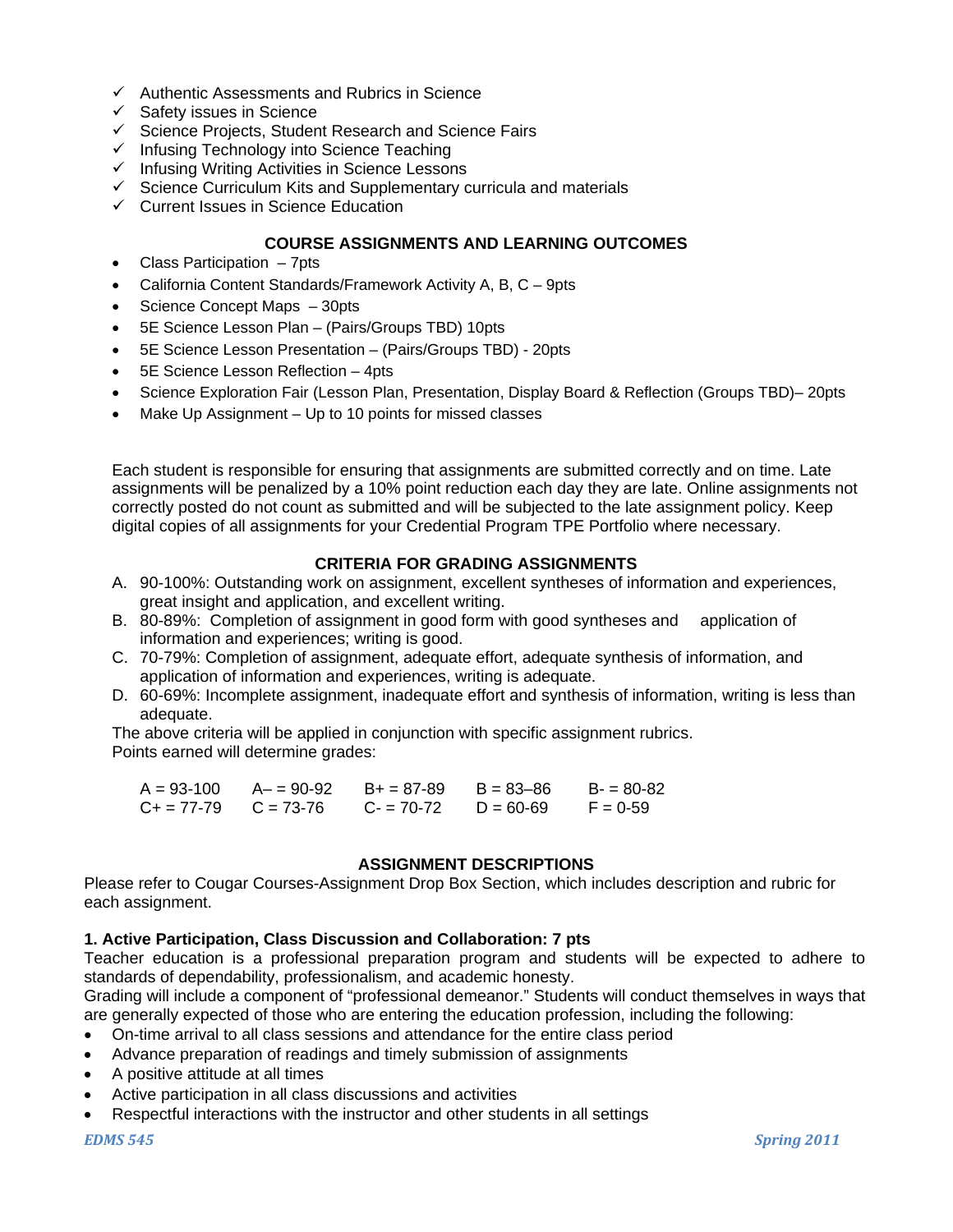Carefully considered, culturally aware approaches to solution-finding

Students will engage in active learning each class session, and will be expected to actively participate. You may lose points for lack of participation based on the following criteria:

- Do you participate in class discussions productively, sharing your knowledge and understandings?
- Do you interact productively with your peers, taking on a variety of roles (leader, follower, etc.)?
- Do you contribute appropriately to group work—do you "do your share"?
- Are you able to accept others' opinions?
- Are you supportive of others' ideas?
- Do you support your peers during their presentations?
- Can you monitor and adjust your participation to allow for others' ideas as well as your own to be heard?

## **2. California Science Framework and Standards Activity: 9 points**

Purpose of the assignment: To read a portion of the California Science Framework and the Standards for a particular grade. You will write your individual response to the readings. Then you will work with your partner to prepare and do a presentation to the class. It is essential that you do the reading and the write-ups BEFORE you meet with your partners.

## **Activity A. Framework summary response: (Individual assignment) – 3 pts**

- Read the first part of the California Science Framework, up to page 22. This includes Board Policy, the Introduction and Chapters One and Two.
- Think about the reading holistically.
- Type about a page, in your own words, that effectively answers these questions: What were the most important ideas addressed in the reading? How does science teaching differ from instruction in other subjects? What are the most important elements of a strong science instructional program?

Come to class prepared to discuss the questions and turn in your answers.

## **Activity B. Grade level CA Science Content Standard response: (Individual) – 3 pts**

- Using the standard for your chosen grade, each one of you will pick a line item from physical science, life science, or earth science (All 3 will be represented within each group of 3 students). For each one, come up with a brief description of an activity that children in that grade can do that also addresses one of the Investigation and Experimentation standards for the grade.
- You should end up with three sections, each of which includes a content line (physical, life, or earth science), an Investigation and Experimentation line, and a 2 - 4 sentence description of an activity that combines the two. This should be about one page in length (double spaced). Write your name on top of the page.
- See example on Cougar Courses "Course Resources"

## **Activity C. Team Preparation and Presentation – (Small group) – 3 pts**

Get together with your group partners. Collectively, look at the activities that you each wrote up for Assignment 3b and do the following:

- Choose one **STRONG** activity from among all the activities.
- With your partner(s), write up an abbreviated lesson plan for the activity (with a title, content and I/E standards, objectives, assessment plan, and a brief description of the activity). Put it on chart paper (**please make it legible and readable from afar**) or PowerPoint so it can be easily presented to the class. Make sure you quote the line(s) from the standard(s) on which your lesson plan is based.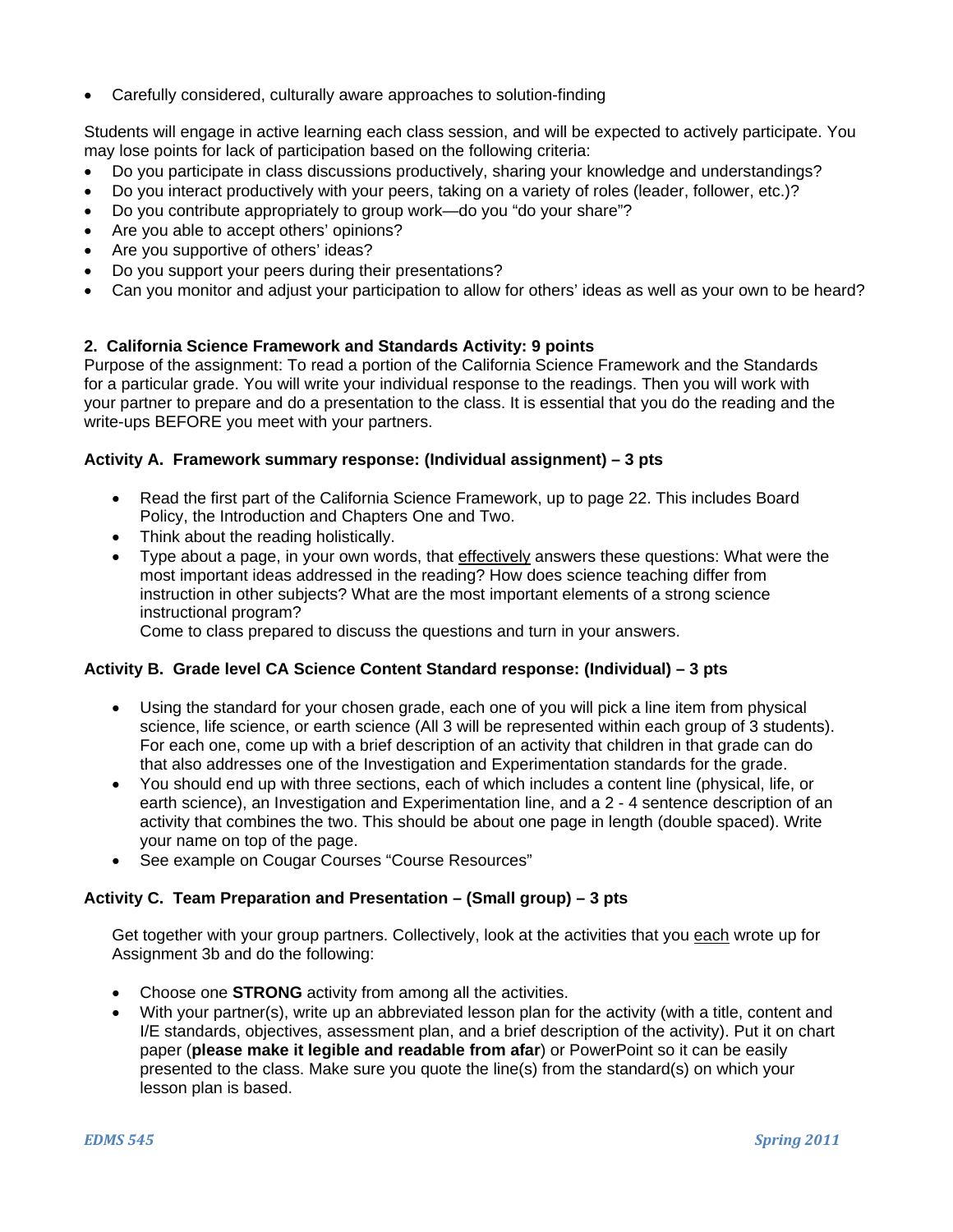- With your partners, come up with a brief overview of the Science Standards for your grade. Don't try to give us every single line of the standard. Summarize it in such a way that we see an overview of what students are supposed to learn in physical, earth, and life science and in investigation and experimentation in that grade (consider bulleting the **main science concepts**  within the grade level standards for your group**)**.
- Your group will have about 8 minutes maximum to present your lesson plan and standards overview. Be prepared to explain why your lesson plan represents really good science for kids.
- Your grade for this assignment will be based on the content and quality of your presentation, and on the level of collaboration with your partners.

## **3. Science Concept Maps: 30 points (5 points per assignment) - See class schedule for due dates**

Assigned readings from the course text provide an important foundation for your increasing understanding of science content and how to effectively teach science. Three chapters at a time from the course text *Teaching Science to Science: An Inquiry Approach* will be designated for reading on specific class meeting (see class schedule for chapter assignment). To demonstrate your comprehension of science contentrelated readings you are asked to complete a Concept Map. The concept map will be due at the beginning of class time on the dates corresponding to the date the readings are assigned. You will only receive credit points, if the concept map is completed by the start of class on date indicated in the schedule.

## **Science Concept Map guidelines:**

- 1. Choose **one** of these chapters and read it to develop an in-depth understanding of its contents. For the chosen chapter, you will prepare a concept map that shows a clear hierarchy and depicts how the concepts are linked or relationship between the concepts, using **concept mapping principles**. The concept maps should be generated using a concept mapping software of your choice. Some recommended software include; Inspiration (Available on all public university student computers and at www.inspiration.com) or Cmap Tools (free download available at http://cmap.ihmc.us/download/dlp\_CmapTools.php?myPlat=Win) **OR** legibly handwritten.
- 2. Choose an activity from the chapter you have chosen for your concept map that you feel fits well with content of your concept map and list this on your rubric.
- **3.** Match your activity to a specific CA Science Content Standard and list on your rubric. **You must have two for each grade level (K-2, 3-4, 5-6).**
- 4. Bring a copy of your concept map to class. Put your name, chapter and date when the reading was assigned at the top of each page. You will be asked to share your concept maps with your peers at the beginning of each class session. You should be prepared to share in depth the breadth of your concepts presented in the chapter you read. Everyone will reflect upon what they learned in a science journal and individuals will be asked to share.
- 5. Print, complete and attach a Science Concept Map Rubric to your Science Concept Map.
- 6. After you have received your graded Concept Map, please paste it into your science journal. You will automatically lose half the points on the day's concept map if you are unable to share the concepts with the class.

#### **Each Science Concept Map has a possible total of 5 points based on the following criteria:**

- 1. Map shows clear hierarchy or relationships of the science content.
- 2. Maps cover the depth of the science content in the assigned chapter.
- 3. Maps use 1-2 words or nouns for Concepts (not sentences)
- 4. Maps use verbs or prepositions for linking words between concepts and include Chapter Key Terms.
- 5. Maps are connected to a Science Activity from the *Teaching Science to Children: An Inquiry Approach* textbook **and** a CA Science/Health Content Standard.

#### **3. The 5E Science Lesson Plan – 10 Points** *-* **See class schedule for due dates**

The spirit of the assignment is to develop and teach a particular kind of a science inquiry lesson that teaches both science process skills and science content using the Learning Cycle Model of Instruction.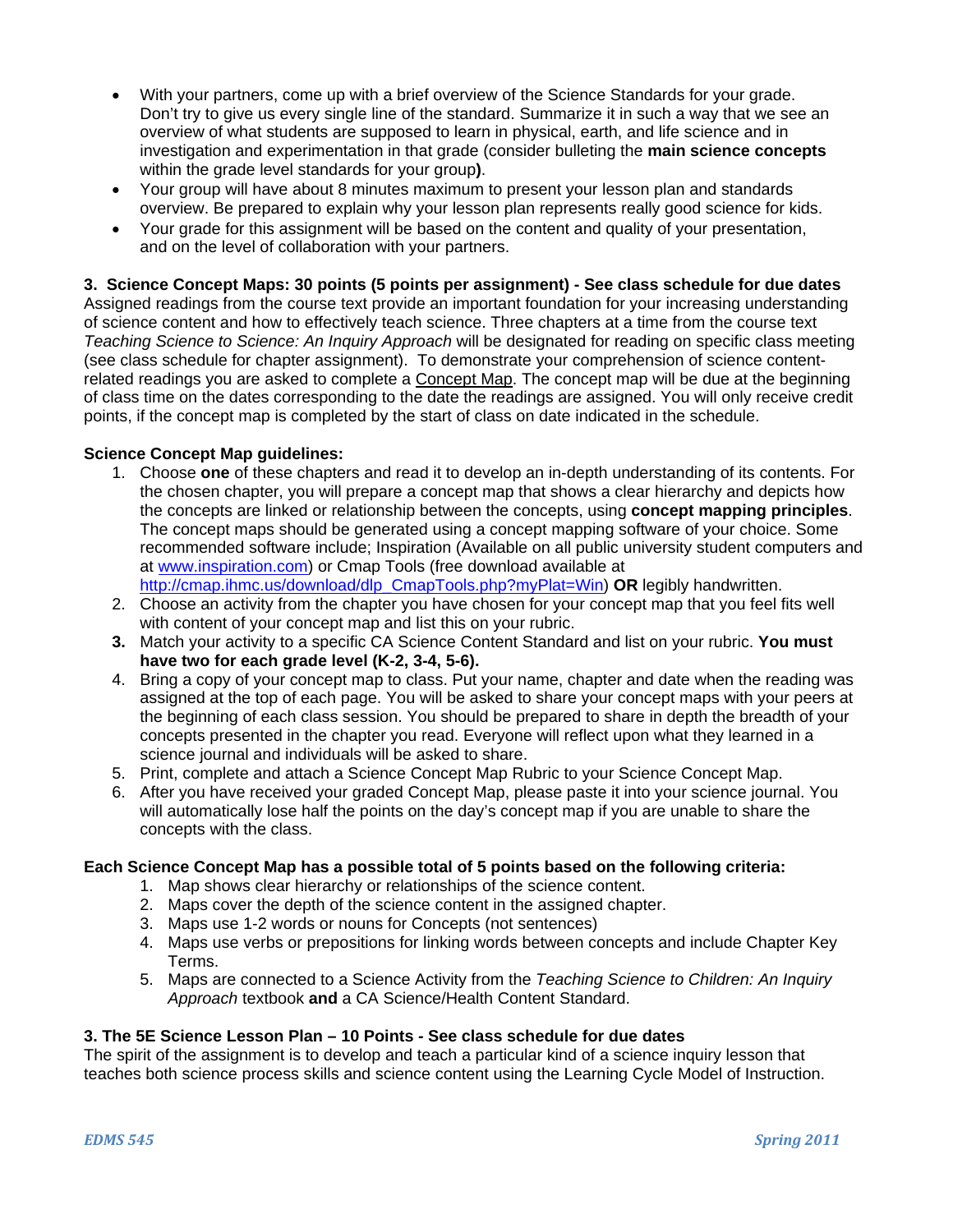You will work in pairs or groups to create and lead a science lesson based on the Learning Cycle Model of Instruction (5E lesson plan). You will prepare and teach this lesson to your classmates. Use activities from the textbook, Internet sites or other science resources. The team should teach the lesson as you would to elementary or middle school students.

## **Elements to Include Within Your Lesson Plan**

**Lesson Title**: What is the title of your lesson?

**Grade Level**: What is the grade level?

**Student Groupings**: How will you group students for instruction?

**California Science/Health Content Standard(s):** What standards are addressed? Include at least one science area (life science, physical science, or earth science) standard and one investigation and experimentation standard **OR** one health content standard, within one of the six health content areas: 1) Nutrition and Physical Activity, 2) Growth, Development, and Sexual Health, 3) Injury Prevention and Safety, 4) Alcohol, Tobacco, and Other Drugs. 5) Mental, Emotional, and Social Health, and 6) Personal and Community Health.

**Lesson Objective(s)/Outcome:** What do you want students to be able to do? Write in complete sentences. Use an action verb and explain how students will demonstrate their new knowledge and understanding. "The students will demonstrate understanding of

**Science Concept(s) (Enduring Understandings):** What are you trying to teach? Do not say "The students will \_\_\_\_." (That is an objective, not a concept.)

 Explain, Elaborate, Evaluate). Please include approximate time for each stage (E) of the 5E lesson plan. *For completion of this assignment please access the 5E lesson plan template on Cougar Courses.* **Lesson Procedures:** List the procedures for each stage of the 5E Learning Cycle (Engage, Explore,

## **The Learning Cycle (5E Lesson)**

**Learning Cycle Part 1: Exploration** 

**Engage**: the "catch"

- Tap students' Prior Knowledge
- Focus learners thinking by piquing their interest
- Spark interest in the topic

# **Learning Cycle Part 2: Concept Invention**

**Explore**: the "do"

- Provide hands- on activities
- Provide common, concrete, tactile experiences with skills and concepts
- Student driven
- Inquiry based

**Explain**: "the lesson"

- Connect the pieces together
- Use language of instruction
- Higher order thinking questions
- Use students previous experiences as the basis for explaining concepts
- Clarify and correct misconceptions

## **Learning Cycle Part 3: Concept Application**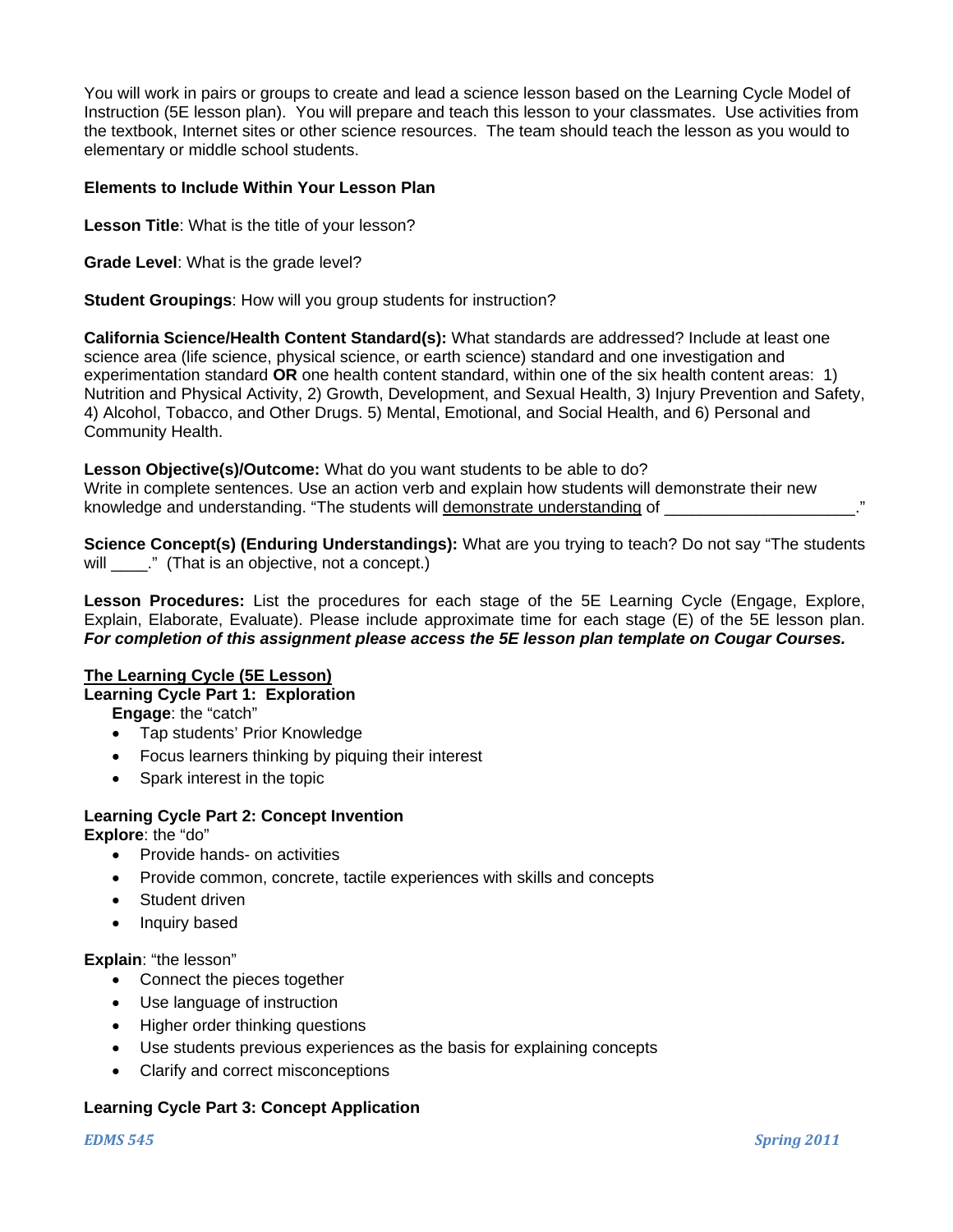**Elaborate**: the "enrich"

- Apply real life application
- Deepen understanding of concept
- Apply concept in new context
- Expect students to use content (topic) terms appropriately
- Apply or extend concepts and skills in new situation

**Evaluate**: the "did they get it?"

- How will your students demonstrate that they have met the objective(s)?
- What evidence demonstrates that they have achieved the objective?
- Student demonstrates knowledge of concept and/or skills

Please use the following description below to assist you in completing the 5E lesson plan.

**Guiding Question(s):** List the essential question/s specific to the concept that you want students to be able to answer during the lesson. What is it that students should be able to answer by having successfully participated in your lesson? Use higher level questions and ensure that these are not lower level fact or information questions (refer to Bloom's Taxonomy). For example, instead of "Why did warming the bottle cause the attached balloon to inflate? Ask "How can you demonstrate that air is a real substance that occupies space?"

**Materials/Resources/Technology:** What does the teacher need? What do the students need? **Please include at least** 2 interactive relevant web sites with descriptions and links.

**Criteria for Assessments Conducted in the Evaluate Stage of 5E lesson plan:** What criteria will you use to grade the assessment? How will you know if someone has successfully completed the assessment?

**Differentiation:** Adaptations and accommodations for students with special needs (ELL, Special Education and GATE students)

**References:** Title, author, publisher, year

#### **4. The 5E Science Lesson Presentation: 20 points - See class schedule for due dates.**

Each team will be allocated a maximum of 30 minutes of class time to teach their lesson. Prepare a PowerPoint Presentation to use in your lesson. The presentation should include a detailed explanation of the science or health content, as well as a list and definitions of science/health concepts important to the lesson. Include two websites (with short descriptions) that address the science/health topic and concepts through simulations, graphics and movies. You should have links to these web sites and show examples during the lesson.

**Helpful Hints: Begin the "Explore" stage with students making predictions or answering essential questions or completing a challenge**. You should take the activities "off the paper" and require students to use the science process skills with science manipulatives. **You need to know and demonstrate the stages of the 5E Learning Cycle, or you will not be given credit for your lesson.** Be sure you understand the concepts you are emphasizing, and that you can explain them. The lessons should be developmentally appropriate for K-8 grade students, and should follow the NSTA Safety Guidelines.

Bring one copy of your lesson plan to class for the instructor on the day of your presentation and post a copy of the lesson plan on the online forum of the Cougar Courses page for access by your classmates.

#### **5. The 5E Science Lesson Reflection: 4 points – Due one week from the date of your 5E Science Lesson Presentation**

After teaching the lesson in class, you should each complete a lesson reflection. The reflection should include strengths, weaknesses, and recommendations for improvement addressing the following questions: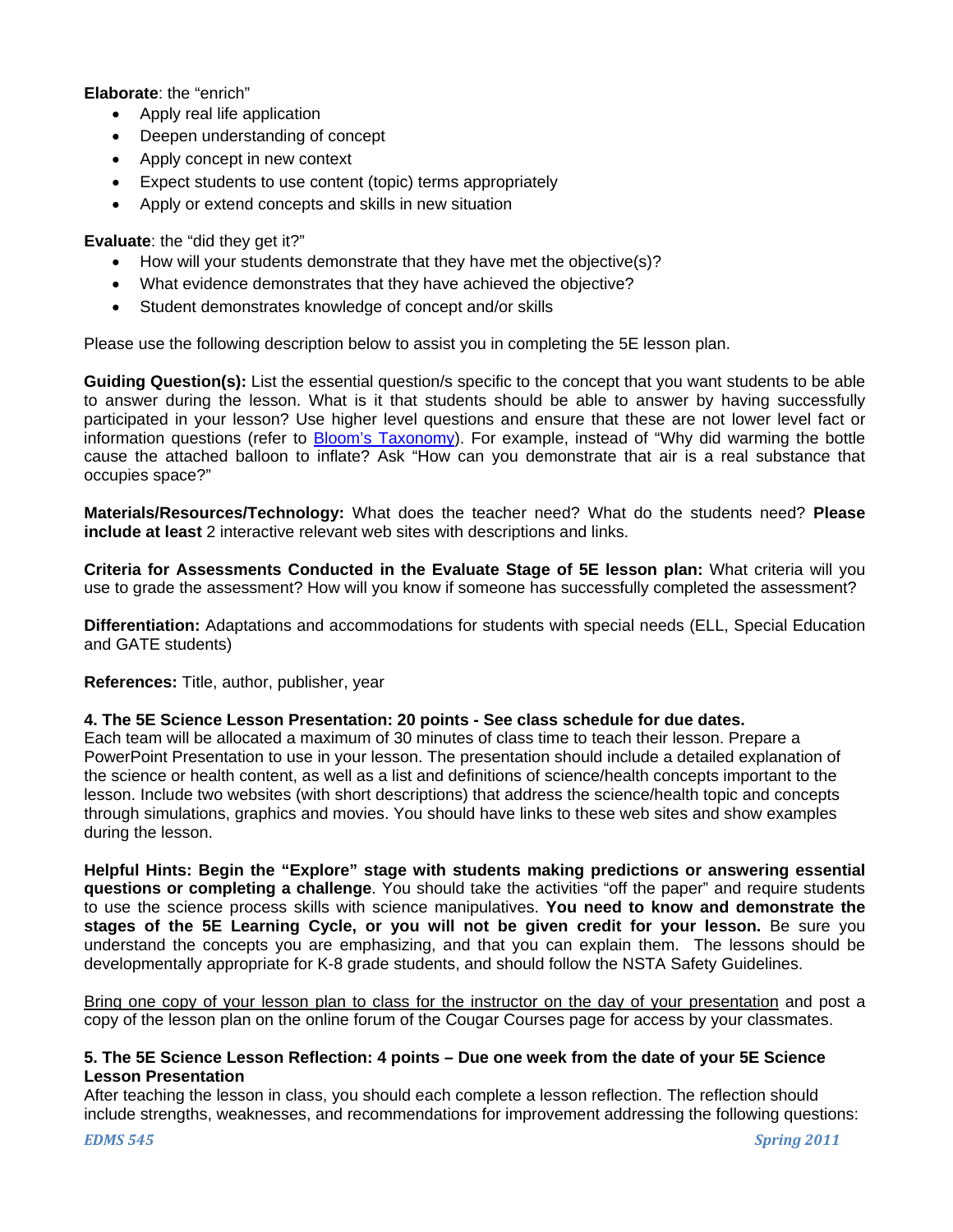- Why were the instructional strategies and student activities appropriate for this class based on learning objectives and student development needs?
- How did the instructional strategies and student activities help the students make progress toward achieving the state adopted academic content standards for student in this content area?
- Explain the strengths and weaknesses of your assessment in relationship to the learning goals/objectives.
- Describe your alternative assessment based on the potential gaps in the students learning. *\*No more than 2 pages (double spaced).*

### **6. Science Exploration Fair Lesson Plan and Presentation: 20 Points – See Schedule for due dates**  Working in pairs, assigned in class, you will develop:

- Develop a hands-on, inquiry-based activity that uses a discrepant event using the CA science/health content standards for  $4<sup>th</sup>/5<sup>th</sup>$  grade students at a local elementary school.
- The inquiry-based activity must follow the NSTA Safety Guidelines.
- The inquiry-based activity should be developmentally appropriate and allow students to explore with a science/health concept by engaging in the activity.
- Check for understanding, and then explain the concept behind the activity, if necessary. Be sure you understand the concept(s) you are emphasizing, and that you can explain it clearly.
- Prepare a presentation board that describes your inquiry-based, hands-on activity and scientific/health concepts using a discrepant event.
- Please be sure to bring sufficient materials for repeating the lesson 10 times to groups of 5-6 students.
- After the Science Exploration Fair write a complete reflection about how children demonstrated understanding and how you could or did improve.

## **Please complete a 5E Lesson Plan (Engage, Explore, Explain) as follows:**

- 1. Team Member Names
- 2. Science Concept (and definition) you are teaching. Write it out in a complete sentence. Do not say, "The students will \_\_\_\_." (That is an objective, not a science concept.)
- 3. Lesson Objectives
- 4. California Science/Health Content Standards addressed
- 5. Engage
- 6. Exploration
- 7. Explain
- 8. References

# **8. Make-up Assignment (missed class or late arrivals/early departures): 10 points**

By completing this assignment you have the opportunity to offset penalty points for missing up to two entire classes or a combination of up to three late arrivals and/or early departures or points missed on other assignments. Attend a science related informal site or formal event or presentation equivalent in time and effort to one class session (3 hrs). This could be a field trip, museum, lecture or some other equivalent experience that will assist you either directly or indirectly in becoming a science teacher. Your choice but you may not use an activity attended prior to the first day of this class!! However, you may revisit a site you have previously visited.

To complete this requirement:

1) Visit a science related informal site or formal event or presentation;

2) Prepare a written summary of your visit documenting what you did for the 3 hours you were at the site, what science ideas and concepts you learned from the visit or presentation and how the visit or presentation can be applied to teaching in K-6 environments;

3) Post your write up to the Cougar Course site related forum;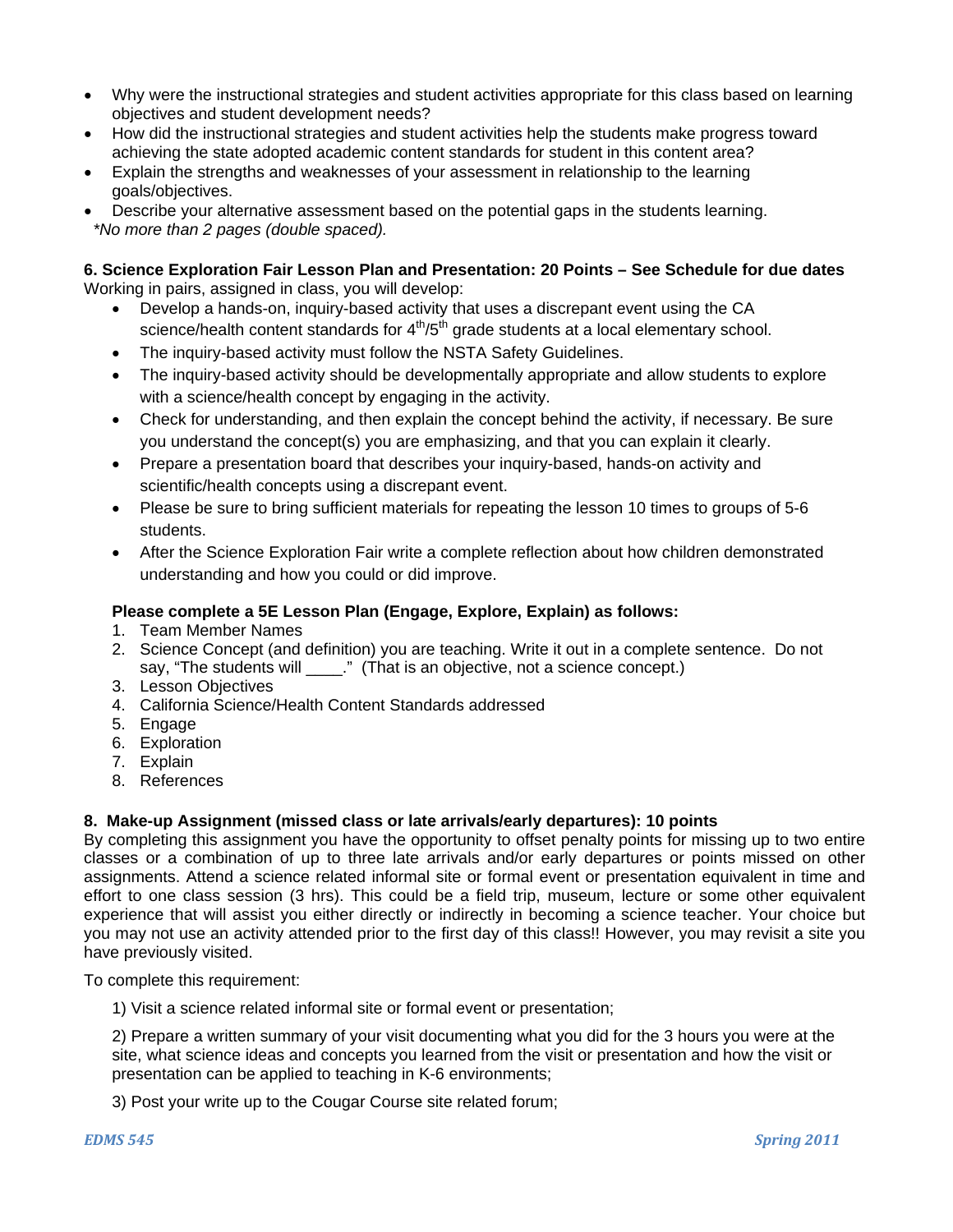4) Do a 5 minute PowerPoint presentation to the class during class one of the classes addressing the what you did, what you learned, how it can be applied, highlighting resources from the site. Discuss with the instructor about the class time in which you may do the presentation.

| <b>TENTATIVE CLASS SCHEDULE (Updated 1/20/11)</b> |                                                                                                                                                                                                                                                                                                     |                                                                                      |  |  |  |
|---------------------------------------------------|-----------------------------------------------------------------------------------------------------------------------------------------------------------------------------------------------------------------------------------------------------------------------------------------------------|--------------------------------------------------------------------------------------|--|--|--|
| <b>DATE</b>                                       | <b>COURSE TOPICS &amp; ASSIGNMENTS</b>                                                                                                                                                                                                                                                              | <b>Readings and</b><br><b>Assignments Due</b>                                        |  |  |  |
| 1/26/2011<br>Class 1                              | • Course Overview: Syllabus and Text<br>The Nature of Science (Discrepant Events, Inquiry)<br>Instructor Led Learning Cycle Lesson #1: Science Process Skills<br>$\bullet$<br>Science Content Standards/Framework Overview<br>$\bullet$                                                             | Read Chapters 1 and 2<br>Bring required textbook                                     |  |  |  |
|                                                   | Science Framework/Standards Activity A and B, C - Explained<br>$\bullet$<br>Class time for Sign-Up: Framework and Standards Activity C<br><b>Concept Mapping</b><br>$\bullet$                                                                                                                       | Download and print out<br><b>CA Science Content</b><br>Standards (K-6)               |  |  |  |
|                                                   | Class time for Sign-Up: Concept Maps<br>$\bullet$<br>Introduction to The Learning Cycle Model of Instruction (5E)<br>$\bullet$<br>Class time for Sign-Up: 5E Learning Cycle Lessons<br>$\bullet$                                                                                                    | Download and read CA<br><b>Science Framework</b><br>pp. 1-22                         |  |  |  |
| 2/2/2011<br>Class 2<br>AM                         | • Science Content Standards/Framework: Complete work on<br>Activity C with grade level group<br>• Science Content Standards/Framework Activity C Team                                                                                                                                               | Print Lesson Plan Template<br>and Rubric                                             |  |  |  |
|                                                   | Presentations<br>• Infusing Technology & Web Resources into Science Teaching                                                                                                                                                                                                                        | Science Framework/<br>Standards Activity A & B                                       |  |  |  |
|                                                   |                                                                                                                                                                                                                                                                                                     | Science Framework/<br>Standards Activity C (one<br>per team)                         |  |  |  |
| 2/2/2011<br>Class 2<br><b>PM</b>                  | Concept Map Sharing #1<br>$\bullet$<br>Instructor Led Learning Cycle Lesson #2: Ch. 4, 5, 6<br>$\bullet$<br>Teaching Science to English Language Learners<br>$\bullet$<br>Teaching Science to Gate and Students with Special Needs<br>$\bullet$<br>Class time for Sign-Up: 5E Lesson Presentations. | Read Chapters 4, 5, and 6<br>Concept Map on Chapters<br>4, 5, or 6 Due               |  |  |  |
| 2/9/2011<br>Class 3<br>AM                         | • Concept Map Sharing #2<br>Instructor Led Learning Cycle Lesson #3: Ch. 7, 8, 9<br>Assessments (performance assessments, developing criteria for<br>$\bullet$<br>assessing learning and using rubrics)<br>• Team time for 5E Lesson Plan/Presentation (time permitting)                            | Read Chapters 7, 8, and 9<br>Concept Map on Chapters<br>7, 8, or 9 Due               |  |  |  |
| 2/9/2011<br>Class 3<br><b>PM</b>                  | Team 1 The 5E Science Lesson Presentation<br>Science Projects, Student Research and Science Fairs<br>Instructor Lead Learning Cycle Lesson #4: Ch. 10, 11, 12<br>$\bullet$                                                                                                                          | 5E Science Lesson Plan<br>for everyone Due                                           |  |  |  |
|                                                   |                                                                                                                                                                                                                                                                                                     | 5E Science lesson<br>reflection due one week<br>after your 5E lesson<br>presentation |  |  |  |
| 2/16/2011<br>Class 4<br>AM                        | <b>Team 2</b> The 5E Science Lesson Presentation<br>Instructor Led Learning Cycle Lesson #5: Ch. 13, 14, 15<br>$\bullet$<br>Class time to select partners & plan for Science Exploration Fair<br>$\bullet$                                                                                          |                                                                                      |  |  |  |